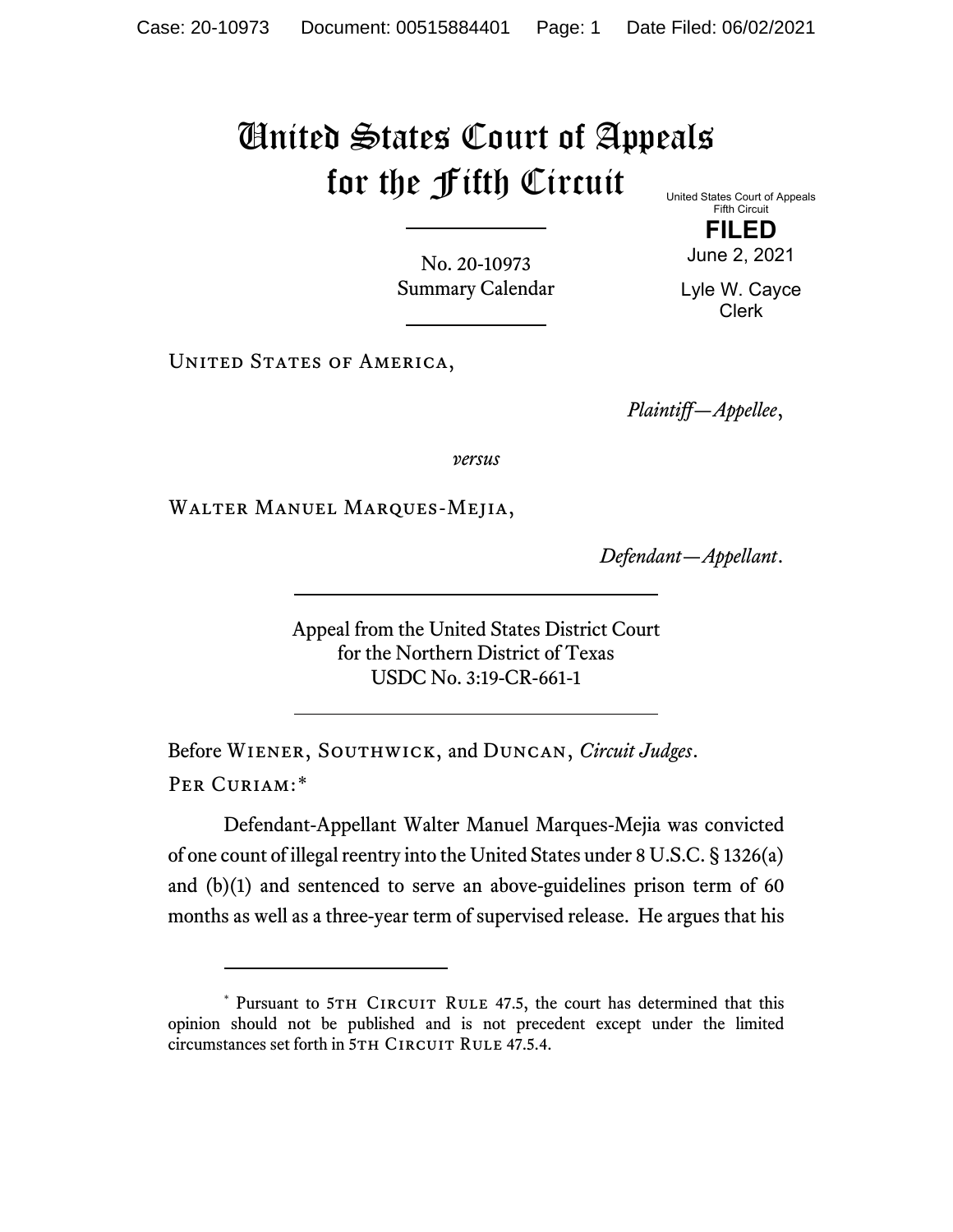## No. 20-10973

sentence is procedurally unreasonable because the district court did not explicitly address his plea for a within-guidelines sentence and did not adequately explain the choice to give an above-guidelines sentence. He further argues that the sentence is substantively unreasonable because it was greater than needed to achieve the sentencing aims of 18 U.S.C. § 3553(a). Finally, he contends that  $\S$  1326(b) is unconstitutional, but acknowledges that his argument is foreclosed by *Almendarez-Torres v. United States*, 523 U.S. 224 (1998).

We review sentences for reasonableness in light of the sentencing factors set forth in § 3553(a). *Gall v. United States*, 552 U.S. 38, 46, 49-50 (2007). Where an issue has not been preserved, however, we review only for plain error. *United States v. Fuentes*, 906 F.3d 322, 325 (5th Cir. 2018). Under the bifurcated review process of *Gall*, we first examine whether the district court committed procedural error. 552 U.S. at 51. When sentencing, a judge should give enough reasons to show "that [he or she] has considered the parties' arguments and has a reasoned basis for exercising [his or her] own legal decisionmaking authority." *Rita v. United States*, 551 U.S. 338, 356 (2007).

If the sentence is procedurally reasonable, we review it for substantive reasonableness in light of the § 3553(a) factors. *Gall*, 552 U.S. at 51. In reviewing a non-guidelines sentence for substantive reasonableness, we "consider the totality of the circumstances, including the extent of any variance from the Guidelines range." *United States v. Brantley*, 537 F.3d 347, 349 (5th Cir. 2008) (internal quotation marks and citation omitted). A sentence is substantively unreasonable if it ignores a factor that should have been given considerable weight, gives considerable weight to an improper factor, or is the result of "a clear error of judgment in balancing the sentencing factors." *United States v. Chandler*, 732 F.3d 434, 437 (5th Cir. 2013) (internal quotation and citations omitted). Alone, the defendant's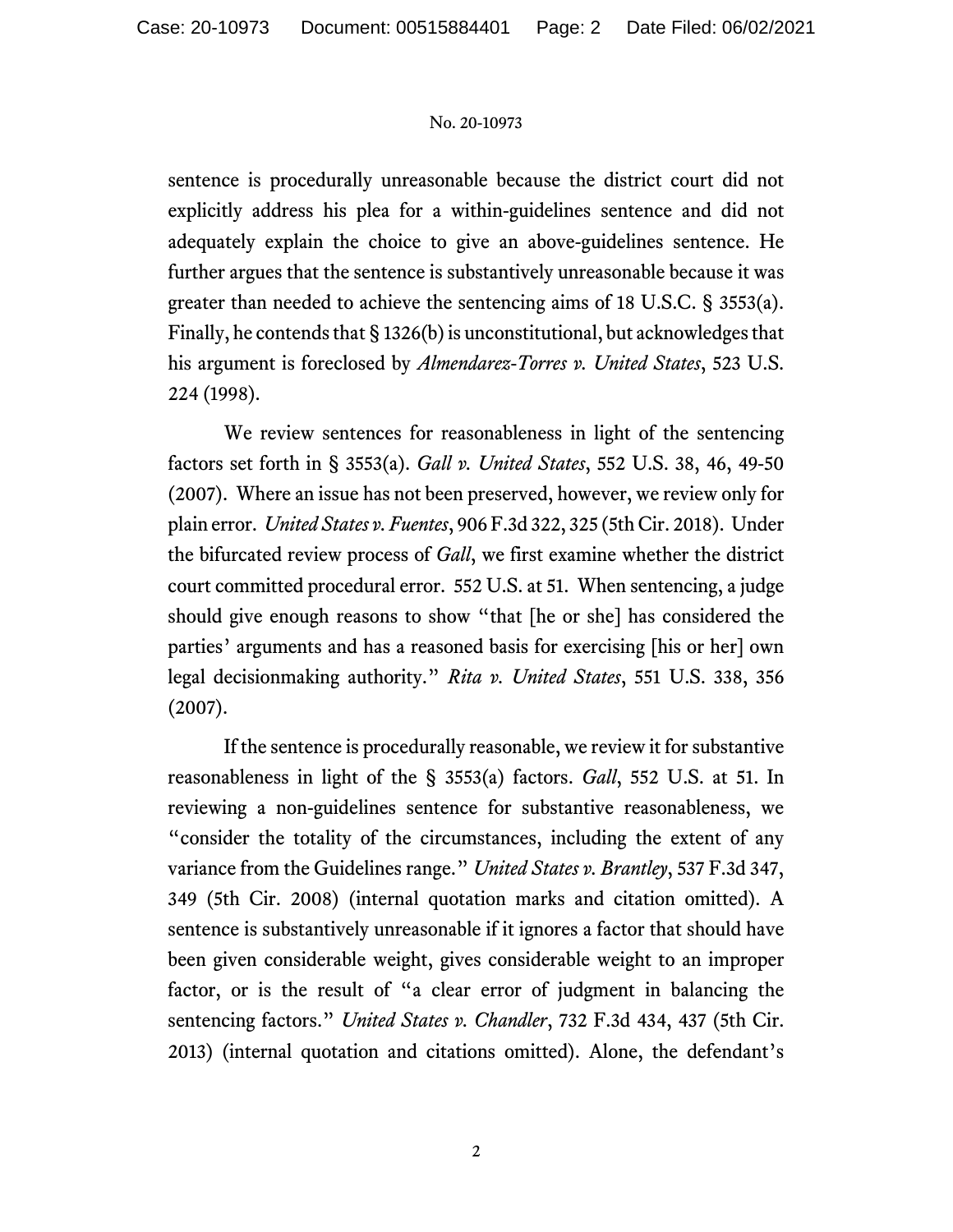## No. 20-10973

disagreement with the sentence selected by the district court does not warrant reversal. *United States v. Ruiz*, 621 F.3d 390, 398 (5th Cir. 2010); *see Gall*, 552 U.S. at 51.

Marquez-Mejia did not raise his challenge to procedural reasonableness in the district court. We review that argument for plain error. *See Fuentes*, 906 F.3d at 325.

The record shows that the district court gave due consideration to the § 3553(a) factors, including those emphasized by Marques-Mejia, before imposing sentence. The court did not explicitly reject his arguments in favor of a within-guidelines sentence, but it was not required to do so. *See Rita*, 551 U.S. at 359. Additionally, the district court's reasons show that it properly grounded its choice of sentence in Marques-Mejia's criminal history as well as the need for deterrence and protection of the public. Marques-Mejia has not shown that his sentence is procedurally unreasonable. *See Rita*, 551 U.S. at 359, 356; *United States v. Fraga*, 704 F.3d 432, 439 (5th Cir. 2011).

He likewise has not shown that his sentence is substantively unreasonable. The record reveals no error in the district court's consideration of sentencing factors. *See Chandler*, 732 F.3d at 437. Rather, the record shows that the district court considered the § 3553(a) factors and concluded that they favor an above-guidelines sentence. Additionally, the sentence is similar to others this court has affirmed. *See Brantley*, 537 F.3d at 349-50; *United States v. Lopez-Velasquez*, 526 F.3d 804, 807 (5th Cir. 2008); *United States v. Smith*, 440 F.3d 704, 708-10 (5th Cir. 2006). Marques-Mejia's contentions show no more than a disagreement with the district court's weighing of the § 3553(a) factors, which is not enough to show error. *See Ruiz*, 621 F.3d 390, 398.